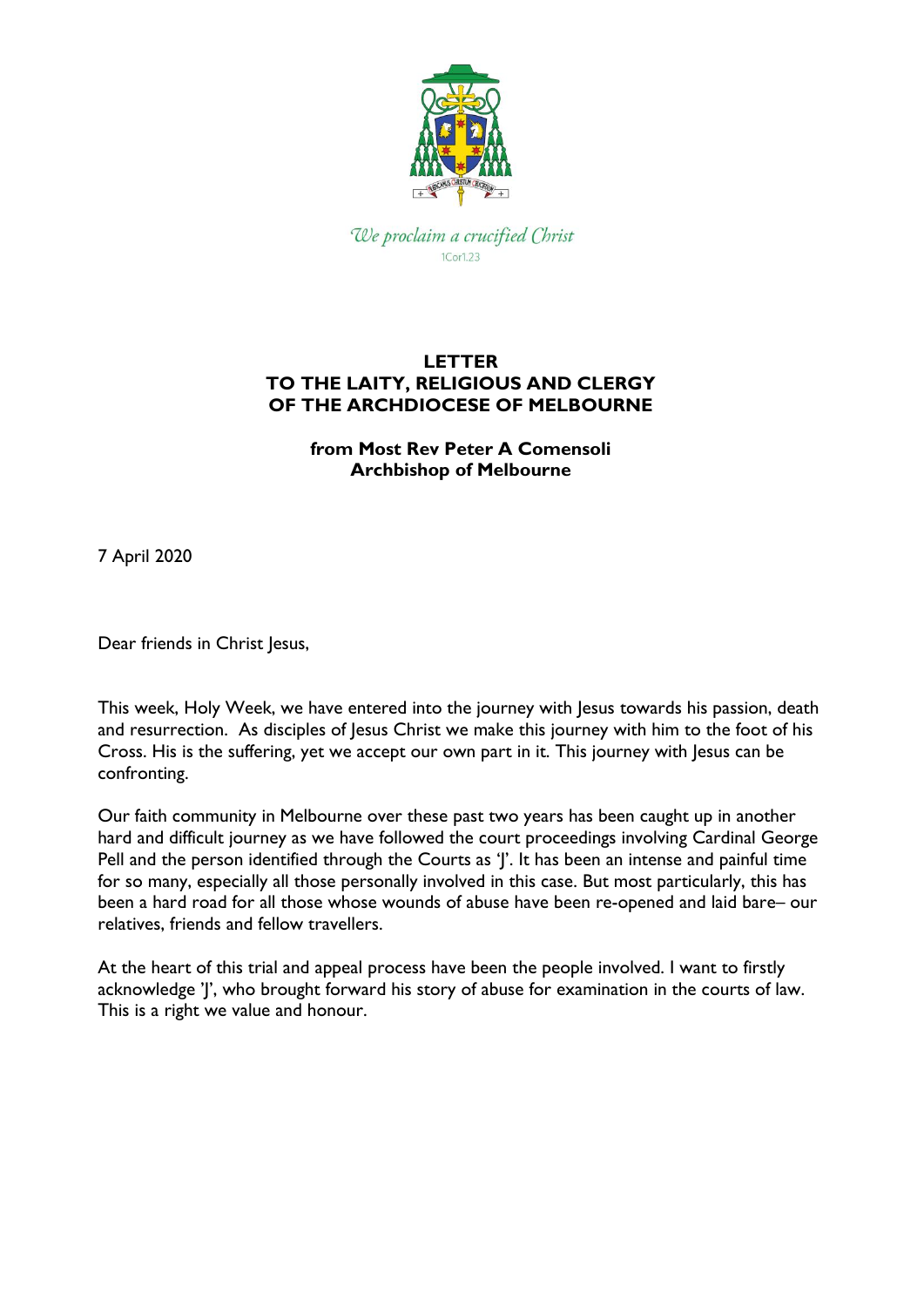I also acknowledge Cardinal Pell who has steadfastly maintained his innocence throughout. Rightly, he has been afforded the full possibilities of the judicial system. This decision means the Cardinal has been wrongly convicted and imprisoned, and he is now free to live his life peaceably within the community.

As a Christian disciple, and taking my lead from the Gospel (Matthew 25.31-46), I have striven to uphold the dignity of 'J' and Cardinal Pell throughout this time, both in my private thoughts and public statements.

The sole matter for examination in this case was whether Cardinal Pell committed certain despicable crimes, of which he has now been acquitted, and not about the broader question of how Church authorities have dealt with sexual abuse. Yet, I fully appreciate that people have seen in this case another emblematic story of sexual abuse by a Catholic priest. And it has brought a deeper weariness of soul to people of faith.

I am acutely aware of the division this matter has created in our community. Even now, at the end of this process. Some will be comforted; others will remain distressed.

I have lost count of the conversations I have had with our people, who continue to draw strength and purpose from following in the way of Jesus Christ, yet whose anguish and anger towards the institutions of the Church and her leaders is visceral. While each allegation of abuse should rightly be addressed individually, the accumulative effect of the nature and extent of it has left most Catholics, and people of goodwill generally, utterly ashamed of what continues to emerge. You tell me of your outrage that this has been allowed to happen. Yours is a righteous anger and I share it with you.

But this journey to the Cross points us to a particular place – one of restoration and Christ's promised hope. Healing the damage done to those who have suffered Church-related sexual abuse, and building a culture of life, trust, care and goodness for all in the Church, is the task I lead. It is something in which we all have a part to play.

As Archbishop of Melbourne I re-dedicate myself and our Archdiocese to finding new ways of listening attentively to victims of sexual abuse, and accompanying them on pathways to justice, redress and healing. We continue our efforts to protect and care for our young people and for those who are vulnerable, and to make our faith communities safe, as Jesus Christ expects of us. And, I commit myself to encouraging and supporting the many faithful Clergy who currently serve in the Archdiocese of Melbourne.

I invite you to join me in walking with our brothers and sisters who have experienced abuse in helping them to find recovery in their lives. This means active support for rigorous safeguarding